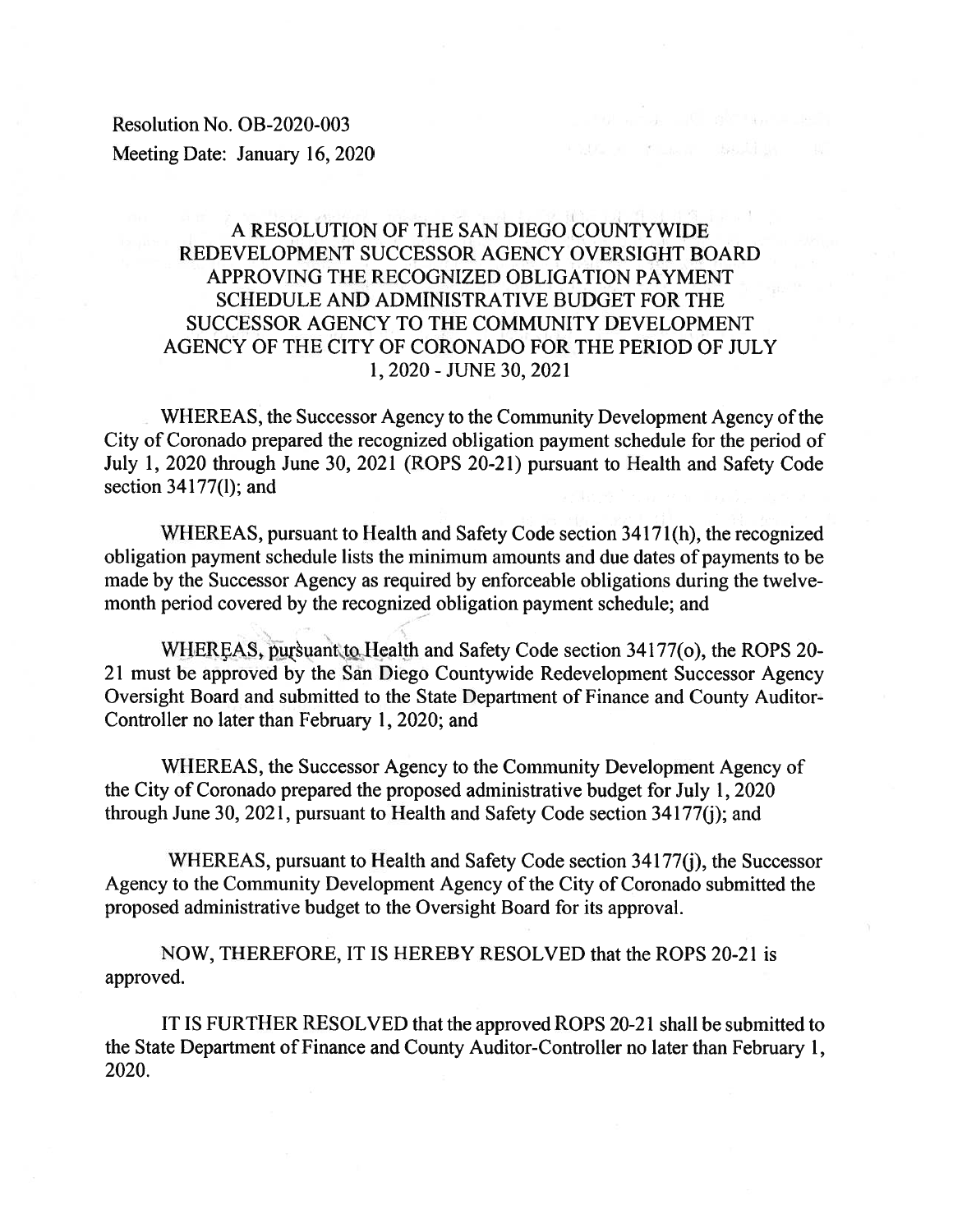Resolution No. OB-2020-003 Meeting Date: January 16, 2020

IT IS FURTHER RESOLVED that Successor Agency staff may make nonsubstantive changes to the ROPS 20-21, and, subject to approval of Oversight Board Counsel, make changes needed to comply with new legislation, any administrative direction from the Department of Finance, or court decisions.

IT IS FURTHER RESOLVED that the administrative budget is approved.

Approved as to Form and Legality By George H. Eiser III, Oversight Board Counsel

Onald Fillow

Chair, Oversight Board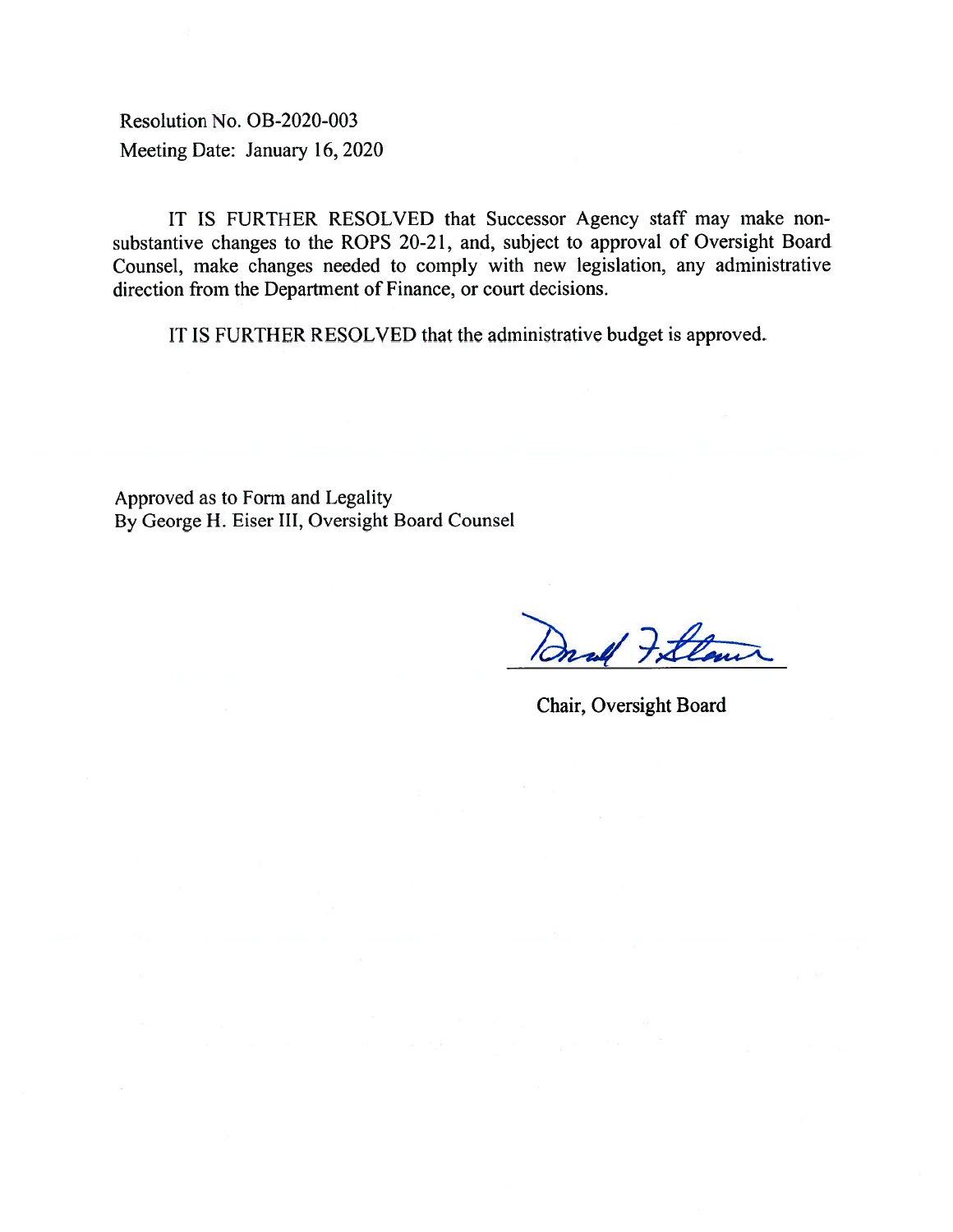### **Recognized Obligation Payment Schedule (ROPS 20-21) - Summary Filed for the July 1, 2020 through June 30, 2021 Period**

**Successor Agency:** Coronado

**County:** San Diego

|    | <b>Current Period Requested Funding for Enforceable</b><br><b>Obligations (ROPS Detail)</b> | 20-21A Total<br>(July -<br>December) | <b>20-21B Total</b><br>(January -<br>June) | <b>ROPS 20-21</b><br><b>Total</b> |  |  |
|----|---------------------------------------------------------------------------------------------|--------------------------------------|--------------------------------------------|-----------------------------------|--|--|
|    | A Enforceable Obligations Funded as Follows (B+C+D)                                         |                                      | $-$ \$                                     | $-$ \$                            |  |  |
| B  | <b>Bond Proceeds</b>                                                                        |                                      |                                            |                                   |  |  |
| C  | Reserve Balance                                                                             |                                      |                                            |                                   |  |  |
| D  | <b>Other Funds</b>                                                                          |                                      |                                            |                                   |  |  |
| E. | Redevelopment Property Tax Trust Fund (RPTTF) (F+G)                                         | \$15,434,539                         | \$2,801,035                                | \$18,235,574                      |  |  |
| F  | <b>RPTTF</b>                                                                                | 14,936,587                           | 2,801,035                                  | 17,737,622                        |  |  |
| G  | <b>Administrative RPTTF</b>                                                                 | 497,952                              |                                            | 497,952                           |  |  |
|    | H Current Period Enforceable Obligations (A+E)                                              | \$15,434,539                         | \$2,801,035                                | \$18,235,574                      |  |  |

#### **Certification of Oversight Board Chairman:**

Pursuant to Section 34177 (o) of the Health and Safety code, I hereby certify that the above is a true and accurate Recognized Obligation Payment Schedule for the above named successor agency.

| Donald F. Steuer | Oversight Board Chair |
|------------------|-----------------------|
| <b>Name</b>      | Title                 |

Analel Father 01/16/2020 Signature Date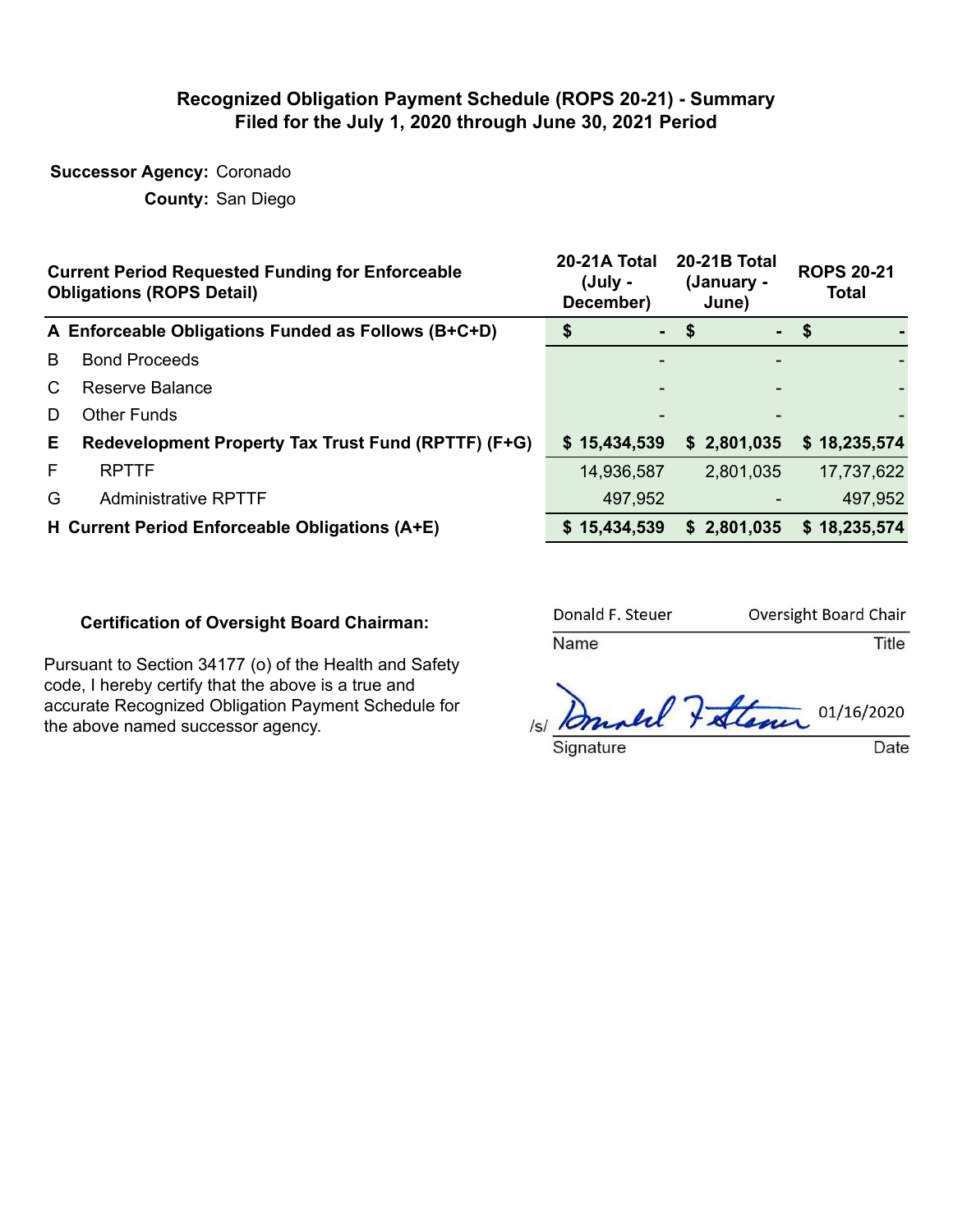**Coronado Recognized Obligation Payment Schedule (ROPS 20-21) - ROPS Detail July 1, 2020 through June 30, 2021** 

| A               | B                                                        | C.                                                   | D                        | E.                                             | F                                 | G                                                                                                                                                                                                                   | н        |                                |                | Κ                  |                                           | М                              | N | $\Omega$     | D                     | Q                                                    | R             | S.                                            |  |                             | $\mathbf{V}$          | W                           |
|-----------------|----------------------------------------------------------|------------------------------------------------------|--------------------------|------------------------------------------------|-----------------------------------|---------------------------------------------------------------------------------------------------------------------------------------------------------------------------------------------------------------------|----------|--------------------------------|----------------|--------------------|-------------------------------------------|--------------------------------|---|--------------|-----------------------|------------------------------------------------------|---------------|-----------------------------------------------|--|-----------------------------|-----------------------|-----------------------------|
|                 |                                                          |                                                      |                          |                                                |                                   |                                                                                                                                                                                                                     |          |                                |                |                    |                                           | <b>ROPS 20-21A (Jul - Dec)</b> |   |              |                       |                                                      |               |                                               |  | ROPS 20-21B (Jan - Jun)     |                       |                             |
| Item            | Project Name                                             | Obligation                                           |                          | Agreement   Agreement<br>Execution Termination | Payee                             | Description                                                                                                                                                                                                         | Project  | Total<br>Outstanding   Retired |                | <b>ROPS</b>        | <b>Fund Sources</b>                       |                                |   | 20-21A       |                       | <b>Fund Sources</b>                                  |               |                                               |  |                             |                       |                             |
| #               |                                                          | Type                                                 | Date                     | Date                                           |                                   |                                                                                                                                                                                                                     | Area     | Obligation                     |                | <b>20-21 Total</b> | <b>Bond</b><br>Proceeds   Balance   Funds | Reserve Other                  |   | <b>RPTTF</b> | Admin<br><b>RPTTF</b> | <b>Total</b>                                         | <b>Bond</b>   | Reserve   Other<br>Proceeds   Balance   Funds |  | <b>RPTTF</b>                | Admin<br><b>RPTTF</b> | <b>Total</b>                |
|                 |                                                          |                                                      |                          |                                                |                                   |                                                                                                                                                                                                                     |          | \$164,584,277                  |                | \$18,235,574       | $\frac{2}{2}$                             | $\mathcal{S}$ -                |   |              |                       | $\frac{1}{2}$ \\$14,936,587 \\$497,952 \\$15,434,539 | $\frac{2}{2}$ | $\mathcal{S}$ -                               |  | $\frac{1}{2}$ \ \$2,801,035 |                       | $\frac{1}{2}$ \ \$2,801,035 |
| 17              | Debt Service                                             | Reentered<br>Agreements                              | 05/29/<br> 2012          | 06/30/2036 City of                             | Coronado                          | Beach Facilities -<br><b>Lifeguard Tower Case</b><br>No. 34-2013-80001694                                                                                                                                           | Coronado | 89,129                         | N              | \$5,570            |                                           |                                |   | 2,785        |                       | \$2,785                                              |               |                                               |  | 2,785                       |                       | \$2,785                     |
| 27              | Coronado<br>Hospital                                     | Legal                                                | 10/16/<br>2007           | 10/15/2012 Stradling                           | Yocca<br>Carlson &<br>Rauth, Inc. | Outside legal counsel<br>for project.                                                                                                                                                                               | Coronado | 60,000                         | N              | $\mathcal{S}$      |                                           |                                |   |              |                       | $\mathcal{S}$                                        |               |                                               |  |                             |                       | $S-$                        |
| 30 <sup>°</sup> | Successor<br>Agency<br>Administrative<br><b>Expenses</b> | <b>Admin Costs</b>                                   | 11/15/<br>2005           | 06/30/2036 City of                             | Coronado                          | Successor Agency<br>administrative<br>obligations relating to<br>maintaining payments<br>on enforceable<br>obigations and other<br>activities as required by<br>AB1X 26 for July 1,<br>2016 to June 30, 2017.       | Coronado | 4,315,153                      | N              | \$497,952          |                                           |                                |   |              | 497,952               | \$497,952                                            |               |                                               |  |                             |                       |                             |
| 41              | Bond<br>Proceeds                                         | Bonds Issued 11/10/<br>On or Before 2005<br>12/31/10 |                          | 09/01/2035 To Be                               |                                   | Low Moderate Income<br>Determined Housing Rehabilitation                                                                                                                                                            | Coronado |                                | N.             | $\mathcal{S}$      |                                           |                                |   |              |                       | $\mathcal{S}$                                        |               |                                               |  |                             |                       |                             |
| 42              | Oversight<br><b>Board Legal</b><br>Services              | Legal                                                | 04/24/<br> 2012          | 04/24/2017 Meyers                              | Nave                              | Legal Services to<br>assist in wind down of<br>former CDA                                                                                                                                                           | Coronado | 7,745                          | N.             | $\mathfrak{S}$     |                                           |                                |   |              |                       | $\mathbb{S}^-$                                       |               |                                               |  |                             |                       | $S-$                        |
| 45              | "True up"<br>Demand<br>Payment                           | Miscellaneous 07/09/                                 | 2012                     | 07/09/2012 City of                             | Coronado                          | Reimbursement for<br>Demand Payment paid<br>under protest from<br><b>Housing Funds</b>                                                                                                                              | Coronado |                                | N <sub>1</sub> | $\mathfrak{L}$     |                                           |                                |   |              |                       | $\mathcal{S}$                                        |               |                                               |  |                             |                       | $S-$                        |
| 46              | Village<br>Theatre<br>Property<br>Taxes                  | OPA/DDA/<br>Construction                             | 08/05/<br> 2008          | 05/31/2026 Five Star                           | <b>Theatres</b><br>Inc.           | Reimbursement of<br>Property Taxes per<br>Participation<br>Agreement                                                                                                                                                | Coronado | 212,500                        | N              | \$42,500           |                                           |                                |   | 42,500       |                       | \$42,500                                             |               |                                               |  |                             |                       | $S-$                        |
| 51              | Legal<br>Services                                        | Litigation                                           | 02/01/<br>2012           | 06/30/2036   McDougal                          | Love Eckis<br>Foley               | Defend Third Pary<br>litigation against<br>Boehmer & Successor Agency<br>regarding case: "The<br>Affordable Housing<br>Coalition of San Diego<br>v. Sandoval, et al."<br>Case No.<br>34-2012-80001158-CU-<br>WM-GDS | Coronado | 30,100                         | N              | \$5,000            |                                           |                                |   | 2,500        |                       | \$2,500                                              |               |                                               |  | 2,500                       |                       | \$2,500                     |
| 64              | Hospital<br>Acquisition<br>Agreement                     | OPA/DDA/<br>Construction                             | 01/09/<br>$ 2009\rangle$ | 01/08/2024 Coronado                            | Hospital<br>Foundation            | Enforceable Obligation Coronado<br>for current year.                                                                                                                                                                |          | 5,364,400                      | N              | \$1,341,100        |                                           |                                |   | 1,341,100    |                       | \$1,341,100                                          |               |                                               |  |                             |                       | $\frac{2}{2}$               |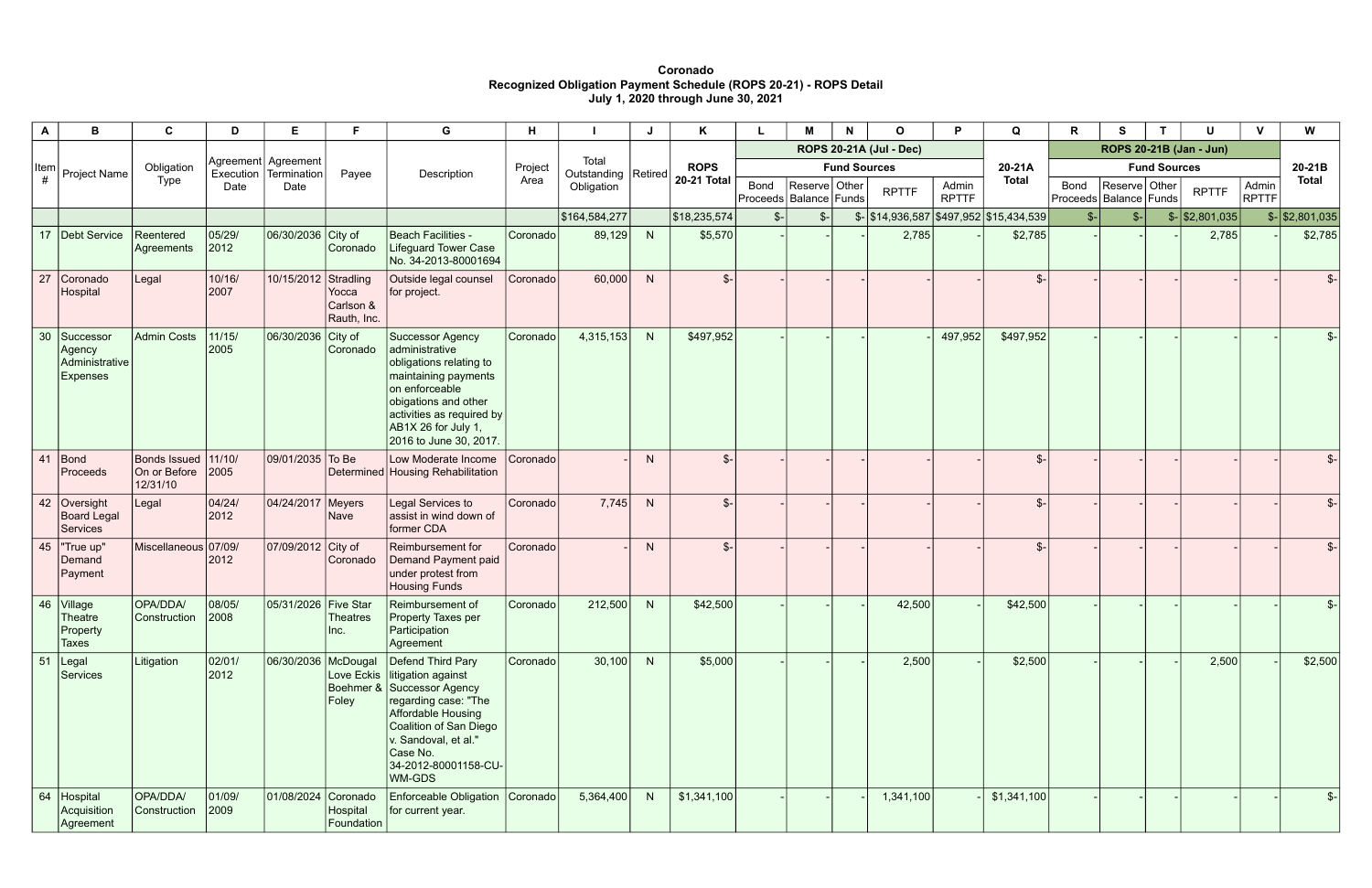| $\mathbf{A}$ | В                                                   |                                                 |                      |                      |       | G                                                                                                        | н     |                                     |             | K                                                     |                                    | M             | N | $\Omega$     |                       | Q                       |        |                                                 |              |                       | W               |
|--------------|-----------------------------------------------------|-------------------------------------------------|----------------------|----------------------|-------|----------------------------------------------------------------------------------------------------------|-------|-------------------------------------|-------------|-------------------------------------------------------|------------------------------------|---------------|---|--------------|-----------------------|-------------------------|--------|-------------------------------------------------|--------------|-----------------------|-----------------|
|              | Item Project Name I                                 | Obligation                                      | Agreement  Agreement |                      |       | Project                                                                                                  | Total |                                     | <b>ROPS</b> | <b>ROPS 20-21A (Jul - Dec)</b><br><b>Fund Sources</b> |                                    |               |   |              | 20-21A                | ROPS 20-21B (Jan - Jun) | 20-21B |                                                 |              |                       |                 |
|              |                                                     | Type                                            | Execution<br>Date    | Termination<br>Date  | Payee | Description                                                                                              | Area  | Outstanding   Retired<br>Obligation |             | 20-21 Total '                                         | Bond<br>Proceeds   Balance   Funds | Reserve Other |   | <b>RPTTF</b> | Admin<br><b>RPTTF</b> | <b>Total</b>            | Bond   | Reserve   Other  <br>Proceeds   Balance   Funds | <b>RPTTF</b> | Admin<br><b>RPTTF</b> | <b>Total</b>    |
|              | 66 2018 TARB<br>Debt Service                        | Refunding<br>Bonds Issued 2018<br>After 6/27/12 | 10/04/               | 09/01/2033 U.S. Bank |       | Refunding of 2000,<br>2003 housing, 2003<br>non-housing, 2005,<br>2006 TABs, and<br>reentered agreements |       | 92,045,250                          | N           | \$13,033,452                                          |                                    |               |   | 10,237,702   |                       | $-$ \$10,237,702        |        |                                                 | 2,795,750    |                       | $-$ \$2,795,750 |
|              | 67 2018 TARB<br>Debt Service<br>Turbo<br>Redemption | Refunding<br>Bonds Issued 2018<br>After 6/27/12 | 10/04/               | 09/01/2033 U.S. Bank |       | Refunding of 2000,<br>2003 housing, 2003<br>non-housing, 2005,<br>2006 TABs, and<br>reentered agreements |       | 62,380,000                          | N           | \$3,305,000                                           |                                    |               |   | 3,305,000    |                       | \$3,305,000             |        |                                                 |              |                       | $\frac{2}{2}$   |
|              | 68 Bond<br>Administration                           | Fees                                            | 10/04/<br>2018       | 09/01/2033 U.S. Bank |       | Trustee Fees for 2018<br>TARB                                                                            |       | 80,000                              | N           | \$5,000                                               |                                    |               |   | 5,000        |                       | \$5,000                 |        |                                                 |              |                       | $S-$            |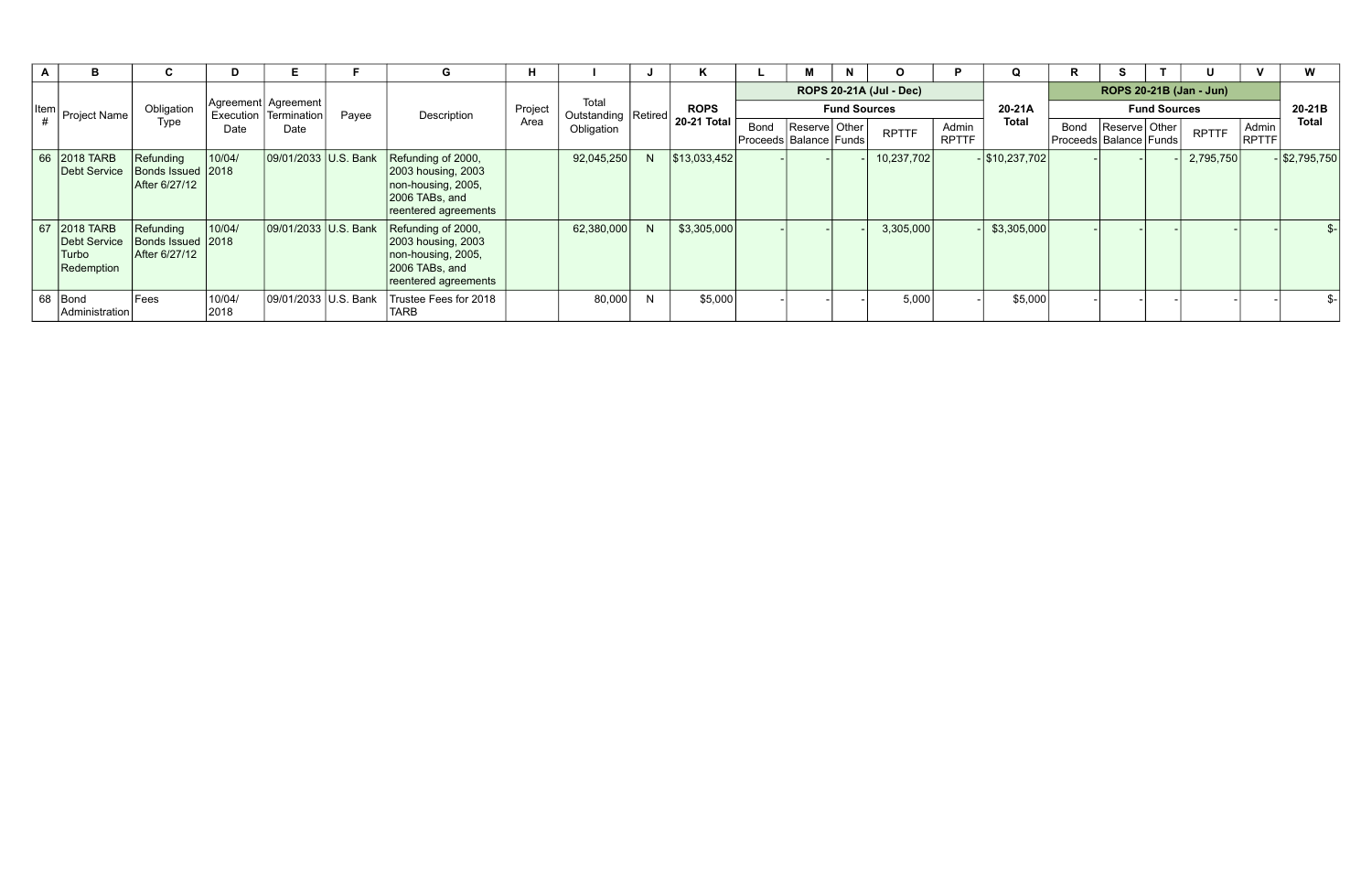### **Coronado Recognized Obligation Payment Schedule (ROPS 20-21) - Report of Cash Balances July 1, 2017 through June 30, 2018**  (Report Amounts in Whole Dollars)

Pursuant to Health and Safety Code section 34177 (I), Redevelopment Property Tax Trust Fund (RPTTF) may be listed as a source of payment on the ROPS, but only to the extent no other funding source is available or when payment from property tax revenues is required by an enforceable obligation.

| A              | B                                                                                                                                                             | $\mathbf{C}$                             | D                                              | E.                                                                                 | F                               | G                      | н                                              |  |  |  |
|----------------|---------------------------------------------------------------------------------------------------------------------------------------------------------------|------------------------------------------|------------------------------------------------|------------------------------------------------------------------------------------|---------------------------------|------------------------|------------------------------------------------|--|--|--|
|                | ROPS 17-18 Cash Balances                                                                                                                                      |                                          |                                                | <b>Fund Sources</b>                                                                | <b>Comments</b>                 |                        |                                                |  |  |  |
|                | $(07/01/17 - 06/30/18)$                                                                                                                                       |                                          | <b>Bond Proceeds</b>                           | <b>Reserve Balance</b>                                                             | <b>Other Funds</b>              | <b>RPTTF</b>           |                                                |  |  |  |
|                |                                                                                                                                                               | Bonds issued<br>on or before<br>12/31/10 | <b>Bonds issued</b><br>on or after<br>01/01/11 | Prior ROPS<br>RPTTF and<br>Reserve<br>Balances retained<br>for future<br>period(s) | Rent, grants,<br>interest, etc. | Non-Admin<br>and Admin |                                                |  |  |  |
|                |                                                                                                                                                               |                                          |                                                |                                                                                    |                                 |                        |                                                |  |  |  |
|                | Beginning Available Cash Balance (Actual 07/01/17)<br>RPTTF amount should exclude "A" period distribution<br>amount.                                          | 3,198,926                                |                                                |                                                                                    | 37,399                          | 33,593                 |                                                |  |  |  |
| $\overline{2}$ | Revenue/Income (Actual 06/30/18)<br>RPTTF amount should tie to the ROPS 17-18 total<br>distribution from the County Auditor-Controller                        | 36,342                                   |                                                |                                                                                    | 43,256                          | 13,968,055             |                                                |  |  |  |
| 3              | <b>Expenditures for ROPS 17-18 Enforceable Obligations</b><br>(Actual 06/30/18)                                                                               |                                          |                                                |                                                                                    | 28,790                          | 13,939,928             |                                                |  |  |  |
| 14             | Retention of Available Cash Balance (Actual 06/30/18)<br>RPTTF amount retained should only include the amounts<br>distributed as reserve for future period(s) | 3,235,268                                |                                                |                                                                                    |                                 | 33,593                 |                                                |  |  |  |
| 5              | <b>ROPS 17-18 RPTTF Prior Period Adjustment</b><br>RPTTF amount should tie to the Agency's ROPS 17-18 PPA<br>form submitted to the CAC                        |                                          |                                                | No entry required                                                                  |                                 | 13,248                 |                                                |  |  |  |
| 16             | Ending Actual Available Cash Balance (06/30/18)<br>C to F = $(1 + 2 - 3 - 4)$ , G = $(1 + 2 - 3 - 4 - 5)$                                                     | \$-                                      | $$-$                                           | $s-$                                                                               | \$51,865                        |                        | \$14,879 G6 Village Theatre Adj in 2017-18 PPA |  |  |  |